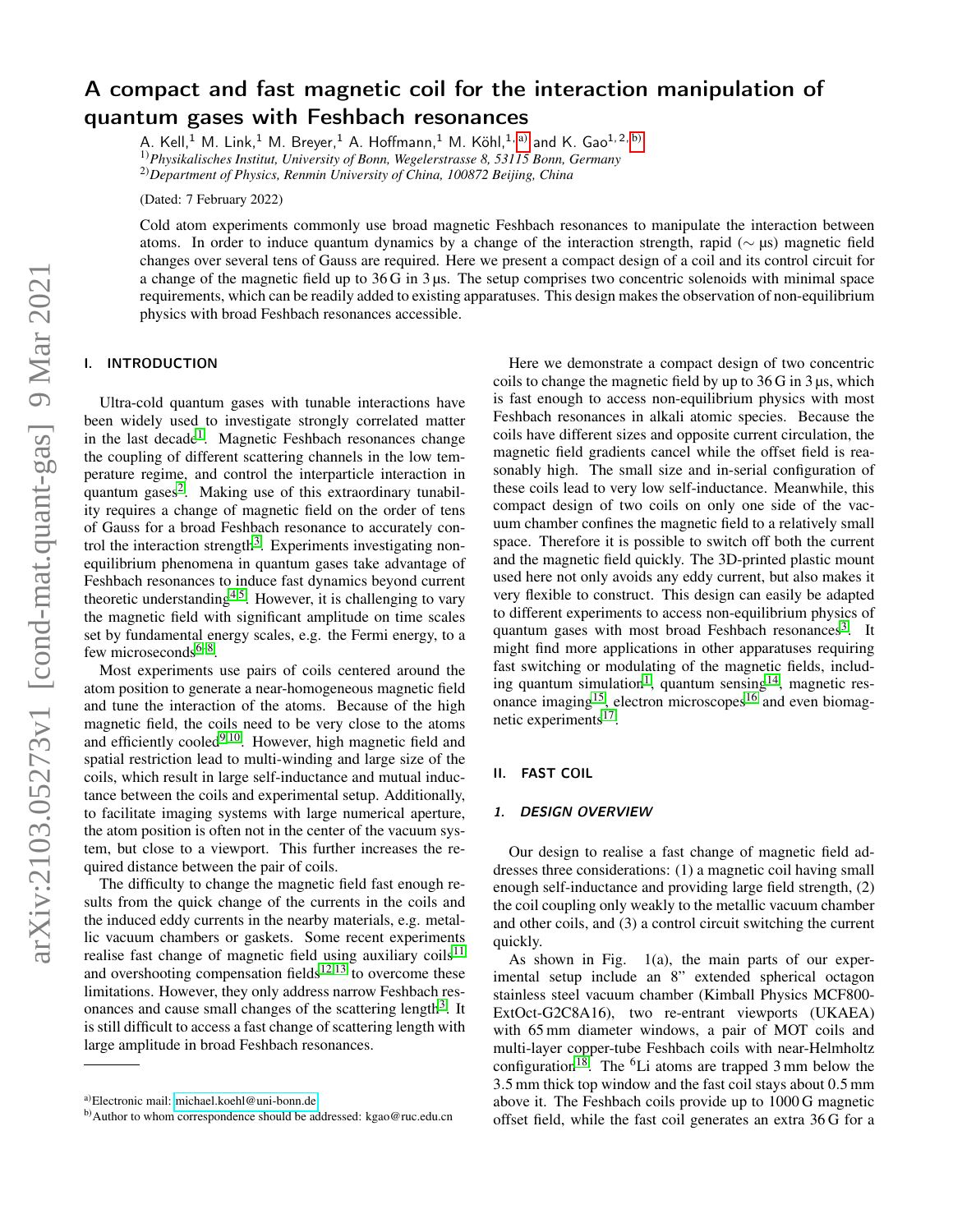

FIG. 1. Experimental setup and coils. (a) Schematic drawing of the metallic vacuum chamber and magnetic field coils. The red dot indicates the atoms in the chamber. (b) Design of the fast coil. The blue and red arrows show the current through the coils. (c) CAD drawing of the 3D printed mount of the coils.

fast change of the total magnetic field.

The fast coil consists of two small concentric coils of different size. Because of the geometry of the coils and the opposite current circulation, the field gradients of the coils cancel at a certain position  $z_0$  along the symmetry axis. The magnetic field on the *z* axis near the position  $z_0$  can be calculated from the Biot-Savart law

$$
B(z) = B_1(z_0) - B_2(z_0) + O((z - z_0)^2)
$$
 (1)

where  $B_1(z_0)$  and  $B_2(z_0)$  are the field contribution from the coils with opposite current circulation, and  $z_0$  is determined by the geometry and relative position of the two coils.

To suppress the eddy currents in the metallic chamber and gaskets close to the fast coil, the mutual inductance between the fast coil and the experimental setup has to be small. The coils are connected in series and the currents are running in opposite direction so that magnetic field is confined in a very limited space. The mutual inductance between the coils and the chamber is significantly reduced. This configuration also guarantees the stability of the magnetic field since the field gradients are determined by the geometry of the coils and always precisely cancel at  $z_0$ . Meanwhile, we mount the coil in a 3D-printed plastic mount in order to avoid eddy currents.

The coil is driven by a programmable power supply in constant current mode and the current is controlled by an external analog signal. The fast switch is realized by a power MOS-FET switching off the current of the coil and dissipating the magnetic energy with an RC snubber circuit.

#### 2. FAST COIL

As shown in Fig. 1(b), the fast coil consists of two concentric coils of different sizes to provide a reasonable magnetic field and fast switching. We use a polyimide coated copper wire with diameter 1 mm here. The outer coil consists of two layers with 22 windings and is 22 mm in diameter. The inner has 22 windings in four layers and 6 mm in diameter. Both



FIG. 2. Profile of the magnetic field of the fast coil. (a) Magnetic field along *z* direction. (b) Magnetic field in radial directions of the coil at  $z_0 = 9$  mm. All the fields are measured at a current of 5A through the coil. The magnetic field at 40A is verified to be 36 G by Zeeman spectroscopy with atoms.

coils are wound on the 3D-printed plastic mounts and connected in series. In our design, the field gradients cancellation occurs at  $z_0 = 9$  mm along the axial direction, that is 8 mm from the bottom surface of the coil. The magnetic field at this point is 36 G at 40 A. The magnetic field distribution along the  $z$  direction is shown in Fig. 2(a), along the radial direction in Fig. 2(b). The total resistance of the coil is  $0.1 \Omega$ , and total inductance is calculated to be 6 µH.

# 3. 3D PRINTED MOUNT AND COIL CONSTRUCTION

The mount of the coil is directly 3D printed with the fused filament fabrication method and polylactide (PLA) is used. This material is chosen because of its easiness to print and low cost, so that different designs could be easily tried and practically optimized. The 3D drawing of the mounts are shown in Fig. 1(c). The round groove on the wall of the mounts is printed to easily position the wire. With the printed mounts, both coils are first wound separately. Some epoxy is used to fix the outer layers of both coils. Then they are aligned, glued and connected together. The mounted coil is held by a plastic post and a 3D translation stage. A low duty cycle of 2 % is chosen to avoid overheating of the coil. It is high enough for a typical cycle time of 25 s when the coil is on for 0.5 s for the atoms to thermalize. Two temperature sensors (Pt100) are glued on the outer coil to monitor the temperature for the external interlock circuit. Since the coil is not water cooled, the temperature reaches at most 25 °C above the room temperature during our typical experimental cycle.

## 4. ALIGNMENT

The compact design of this coil does not provide a nearhomogeneous magnetic field over a large volume, therefore the alignment has to be done in two steps. For the coarse alignment, the Zeeman shift of the optical transition of ther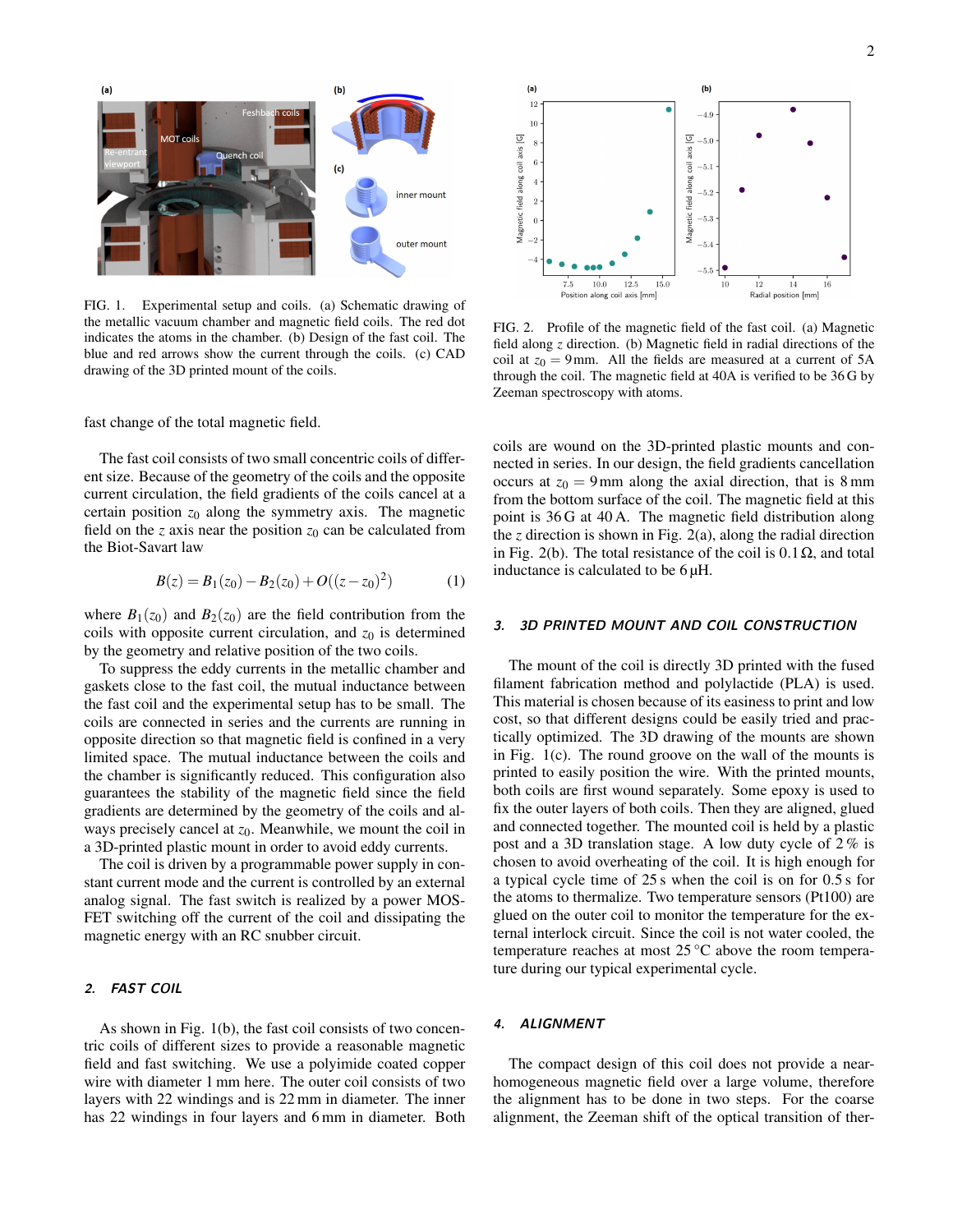mal <sup>6</sup>Li atoms is used to determine the maximum of the magnetic field with a precision of 0.1 G in z direction when the position of the coil is changed by a 3D translation stage. At the same time, the displacement of the atomic cloud in x and y directions can be used to optimize the radial directions. To finely optimize the position, the RF transition frequency of thermal <sup>6</sup>Li atoms is used to measure the magnetic field with a precision of 10 mG. The fast coil can be aligned so that the gradient is minimized to the order of magnitude of  $1 \text{ Gcm}^{-1}$ or less and has negligible effect on the original trap. In our experiments with a <sup>6</sup>Li Fermi gas, collective modes of the atomic cloud are observed when we introduce a small magnetic gradient by slightly moving the fast coil from the optimal position. In principle, a small magnetic field gradient can also be used to accelerate the evaporation cooling of quantum gases in op-tical dipole traps<sup>[19](#page-3-17)</sup>.

#### III. FAST SWITCHING OF THE MAGENTIC FIELD

#### 1. CONTROL CIRCUIT

The current through the coil is provided by a programmable power supply (Delta Elektronika S280) in constant current mode. The main functionality of the control circuit is to switch off the current through the coil quickly, as to change the magnetic field. As shown in Fig. 3, the circuit schematic can be divided into two sections: the current switch and the switch signal processor.

The heart of the circuit is the current switch. To shut off the current through the coil, a high-speed power MOSFET driver (Microchip Technology MCP1407) and a power MOS-FET (IXYS IXFN140N20P) are chosen. The high peak output current of 6 A of this driver enables switch time down to 30 ns. The drain-source on-state resistance of the power MOSFET is less than  $18 \text{ m}\Omega$  so that the total DC resistance of coil, wiring and MOSFET is less than  $150 \text{ mA}$ . The current is only limited by the power supply to 40 A.

The switching of the current is also affected by the coil and nearby components. When the current from the power supply is cut off by the power MOSFET, the current in the coil is driven to zero by dissipating the magnetic field energy with an RC snubber circuit including a power resistor and high voltage capacitors. Here a carbon composition resistor with no inductance (RC07GF100J) and three parallel connected 200V capacitors (SMD 1812) are chosen. The snubber circuit is optimised for fast switching by LTspice simulations. When the MOSFET turns off, the current can flow to the AC coupled snubber resistor, which dissipates the magnetic energy of the coil. The lead of the fast coil to the control circuit is less than 15 cm and the power cables are connected directly to the MOSFET so that the switching performance is not compromised.

To process the TTL switch signal from an external system, a switch signal processor circuit is used here. It includes a digital opto-coupler (HCPL-0601), a single Schmitt-trigger inverter (Texas Instruments SN74LVC1G14) and a single retriggerable monostable multivibrator with Schmitt-trigger inputs



FIG. 3. Schematic of the control circuit of the fast coil.

(Texas Instrumts SN74LVC1G123). The optocoupler isolates the input from our experiment control. The inverter corrects the signal polarity, and a retriggerable monostable multivibrator limits the on-time of the MOSFET to about 1 s to avoid overheating of the coil.

#### 2. SWITCHING CHARACTERIZATION

To characterize the performance of the fast coil, especially the fast change of the magnetic field, we would like to directly measure the magnetic field at the atom position. A pick-up coil as a sensor is used to measure the changing magnetic flux close to the fast coil. A 15 mm-diameter coil with two turns is used to detect an induced signal to an oscilloscope as a measurement of the changing flux. The temporal change of the magnetic field is checked in two different ways: Firstly, the pick-up signal is measured when the coil is switched off without metallic parts, including a CF-40 vacuum flange, a CF-40 gasket and a prototype of our Feshbach coils, as shown in Fig. 4. It is seen that the magnetic field is turned off (the integrated pick-up signal, from 90% to 10%) in about 3 µs, which is shorter than a typical time scale set by the Fermi energy. The switching performance is slightly degraded with the existence of the above metallic parts around the fast coil, due to the small mutual inductance of the fast coil and the nearby metallic objects. Secondly, when the coil is placed above the top window of the re-entrant viewports in our experimental setup, the pick-up signal is also measured. It shows the same switching speed, which indicates the mutual inductance between the fast coil and the experimental setup is negligible. In addition, the fast coil is also tested with current modulation up to 100 kHz, which could be used to measure the excitation spectrum in quantum gases $20,21$  $20,21$ .